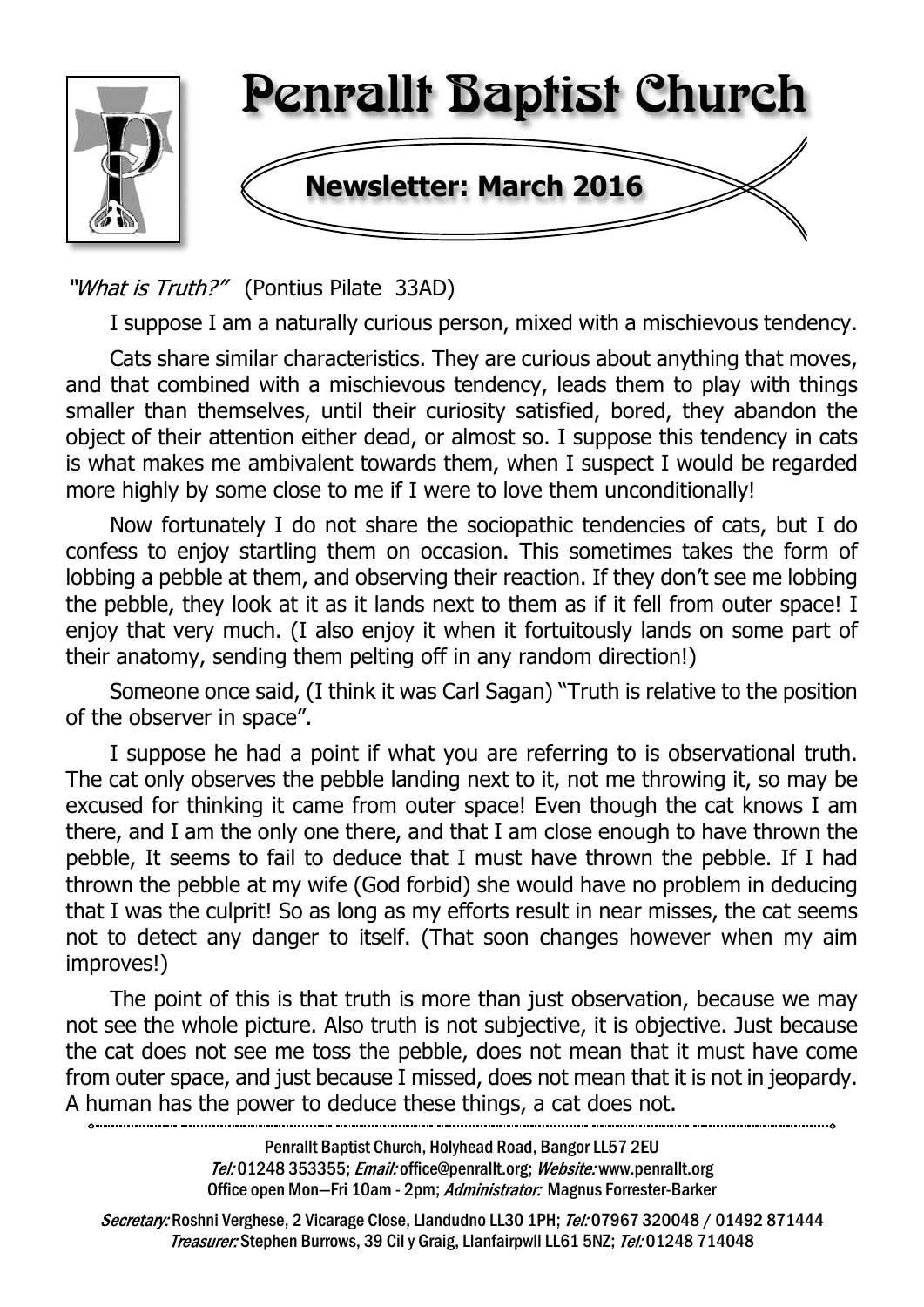Pilate's question is couched in cynicism. His life experience (observations relative to his position in the world – upbringing) have conditioned him to believe that truth is relative, and conviction is irrational. He fails to use the powers God gave him, and SEE the Truth standing before him. Had he done so, his deductive observation of what his eyes could not see, might have led him to faith.

What a tragedy then, that in being cynical about truth, the world fails to "see" the truth of God, creation, evil, sin, salvation, judgement etc. Perhaps a greater tragedy is that many in the church have become infected with the world's relativism, and peddle the lie that there are many opinions regarding truth, all equally valid, when the word of God clearly teaches that there is only one way to God, and only one ultimate truth, and that is in and through His Son Jesus Christ. (John 14:6)

"If the salt has lost its saltiness, how will it get it back? From then on it is useless, and only fit to be thrown away and trod into the dirt" (Matthew 5:13)

The consequence of this relativism is that it negates the Gospel, and leaves people without God – as it did Pilate, who had the awesome privilege of having the Word made flesh in front of his very eyes, and yet could not see!

God bless,

Roger Malone

#### **Holy Week / Easter Events**

Cytûn (Churches Together in Bangor) will be holding their usual Easter events this year: a Walk of Witness along Bangor High Street on Good Friday (25th March), starting from St. John's Methodist Church at 11am, and an open-air service on Easter Sunday morning at Roman Camp, starting at 7am and followed by breakfast at Penrallt.

Penrallt's own preparations for Easter are due to include a communion meal together on the evening of Maundy Thursday (24th March) and a contemplative, prayer based event on Good Friday evening. Details of these are yet to be confirmed.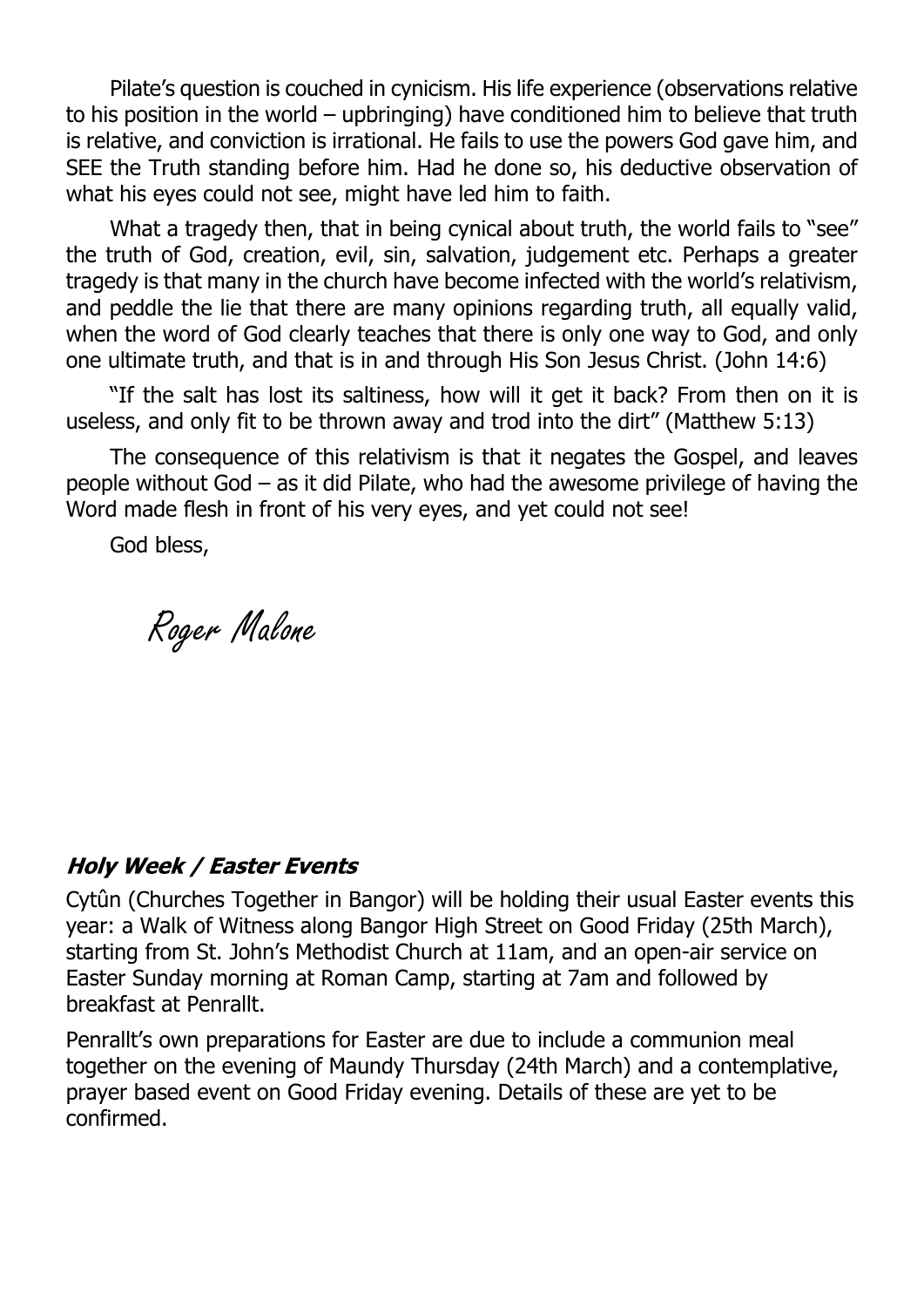# **Services This Month:**

In March we will mostly be taking a break from our morning service sermon series on the Fourth Book of Psalms as we get ready to celebrate Easter. In the evenings we continue our series on Meals with Jesus in the gospels.

# **6 March**

10:30am Speaker: Roger Borlace Songs for God's People #8: Psalm 100 Shout for joy to the LORD. What, *shout* in church?

6:00pm Communion Service Meal with Jesus #3: Luke 9:10-20 Speaker: Neil Rymer **Meals are enacted hope – The feeding of the 5000**

# **13 March**

- 10:30am Speaker: Ed Kaneen Psalm 145 & Exodus 34:29-35 **The God in whom we put our trust**
- 6:00pm Speaker: Ken Sykes Meal with Jesus #4: Luke 14:1-24 **Meals are enacted mission – At the Pharisee's house**

# **20 March (Palm Sunday)**

- 10:30am Communion Service (TBC) Speaker: Diane Holmes.
- 6:00pm Speaker: Bob Woods Meal with Jesus  $#5:$  Luke 22:7-30 **Meals are enacted salvation – The Last Supper**

# **28 March (Easter Sunday)**

NB Don't forget to put your clocks forward!

- 7:00pm Cytûn service at Roman Camp, followed by breakfast at Penrallt
- 10:30am Family Service led by Geoff Birch
- 6:00pm Speaker: Roger Borlace Meal with Jesus #6: Luke 24:13–24 **Meals are enacted promise – The road to Emmaus**

# **Our Speakers This Month:**

**Ed Kaneen** is a Baptist theologian who lectures at the South Wales Baptist College and at Cardiff University; he will also be leading Bible Unzipped on Saturday 12th March. **Ken Sykes** is a retired Baptist minister who often attends Penrallt for evening services. The other speakers are all members of Penrallt.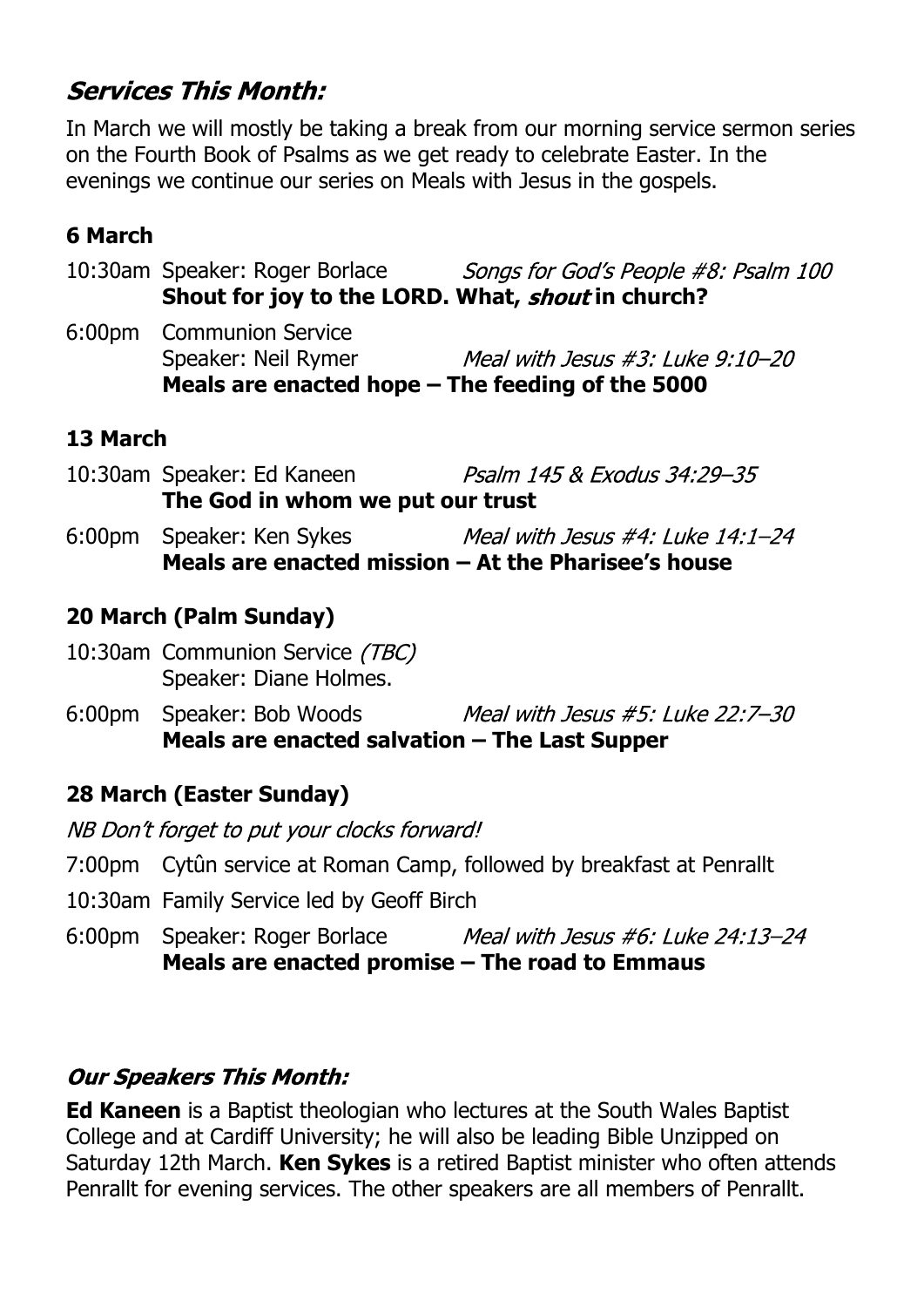# **Dates for Your Diary:**

| <b>Tuesday 1</b>           | 7:30 <sub>pm</sub> | Pray for Wales event at Sure Hope Church,<br>Colwyn Bay.                                               |  |
|----------------------------|--------------------|--------------------------------------------------------------------------------------------------------|--|
| <b>Wednesday 2</b> 10:30am |                    | Men's prayer meeting followed by coffee in Options.                                                    |  |
|                            | 7pm                | Prayer ministry training session at Penrallt.                                                          |  |
| <b>Friday 4</b>            | 1:30 <sub>pm</sub> | Women's World Day of Prayer at St John's<br>Methodist Church - all welcome (even men!)                 |  |
| <b>Saturday 5</b>          | 3pm                | Collis' Open-House Farewell Party (6 Maes y Dref).                                                     |  |
|                            | 7:30 <sub>pm</sub> | Worship & prayer ministry event at Penrallt.                                                           |  |
| <b>Monday 7</b>            | 7:30 <sub>pm</sub> | Deacons' Meeting.                                                                                      |  |
| <b>Saturday 12</b>         |                    | 9:30am-1pm Bible Unzipped at Rhos on Sea URC.                                                          |  |
|                            | all day            | Alpha away-day at Penmaenmawr.                                                                         |  |
| <b>Sunday 13</b>           | 2:45 <sub>pm</sub> | Service at Plas Garnedd residential home in<br>Llanberis.                                              |  |
| <b>Monday 21</b>           | $10:30$ am         | Church walk at Nebo.                                                                                   |  |
| <b>Thursday 24</b>         |                    | Maundy Thursday Communion Meal at Penrallt<br>(details to be confirmed).                               |  |
| <b>Friday 25</b>           | 11am               | Cytûn Good Friday Walk of Witness down Bangor<br>High Street, starting at St. John's Methodist Church. |  |

Please see the Noticeboard section of this newsletter for more about most of these events.

# **News of People:**

Congratulations to **Trudie and Duncan Tough** (and Reuben) on the birth of Rosa Miriam Anne last month.

We were saddened by the death of **Terry Furnival** following a heart attack. Please hold Jan and the family in your prayers.

**Tony Mason** had two bad falls in February. **Eileen McKenna** is still awaiting confirmation of a date for her operation.

We are getting ready to say farewell to **Bryan & Anne Collis** (and Rebekah) as they move down to South Wales in April after 24 years in Bangor, during which they have played a central role in the life of the local community and of Penrallt.

### **Children's Birthdays in March:**

8<sup>th</sup>: Molly Wheatcroft  $12<sup>th</sup>$ : Nicola Wheatcroft  $13<sup>th</sup>$ : James Howie 14<sup>th</sup>: Ted Goodwin 15<sup>th</sup>: John Brindley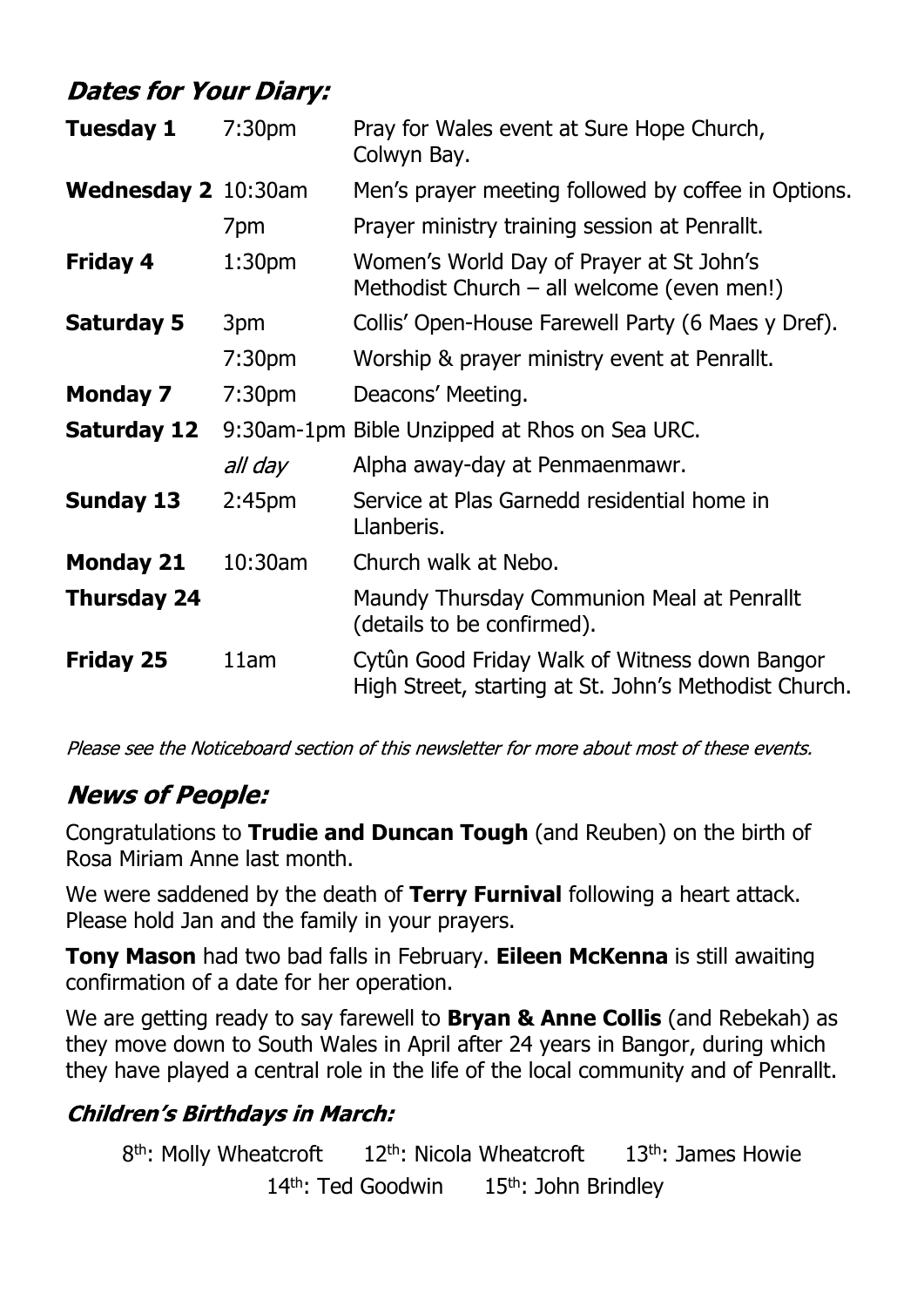# **Weekday Events:**

Please check with the contact people for confirmation of when they are meeting *this month.*  $HG = Home Group$ 

| <b>Day</b> | <b>Time</b>         | <b>Details</b>                                  | <b>Contacts</b>                            |
|------------|---------------------|-------------------------------------------------|--------------------------------------------|
| <b>Tue</b> | 7:30 <sub>pm</sub>  | HG, Nilgiri                                     | Joan Beer (353874)                         |
| <b>Tue</b> | 7:30 <sub>pm</sub>  | HG Tyddyn Isaf<br>(Menai Bridge)                | <b>Magnus Forrester-Barker</b><br>(717570) |
| <b>Wed</b> | 2:00 <sub>pm</sub>  | HG, Carers                                      | Carol Morris (208407)                      |
| <b>Wed</b> | 7:30 <sub>pm</sub>  | HG, Bethesda                                    | Jon & Deb Stammers (602868)                |
| <b>Wed</b> | 7:30pm              | HG, Nomads                                      | Pat & Roger Borlace (713146)               |
| <b>Thu</b> | $10:30$ am          | HG, Llanfairpwll (am)                           | Sue & Lawrence Moss (713793)               |
| <b>Thu</b> | 7:30 <sub>pm</sub>  | HG, Llanfairpwll (pm)                           | Sue & Lawrence Moss (713793)               |
| Fri        | $10:30$ am $-12$ pm | <b>Cheeky Monkeys</b><br>(parent/toddler group) | Ceri Walker (07581 452098)                 |
| <b>Fri</b> | 10:30am-12:30pm     | HG, Maes y Dref                                 | Anne Collis (353173)                       |
| <b>Sat</b> | 8:30am              | <b>Prayer Meeting</b>                           |                                            |

# Noticeboard:

#### *◊* **Advance Notice: Penrallt AGM** Tuesday 12th April 7:30pm

Church members, please note the change of date in order to avoid both the Easter Holidays and a clash with Alpha. Please make every effort to attend this meeting if possible.

## **◊ Alpha**

Please note that the Alpha course will be taking a break for Easter for three weeks from Monday 21st March (restarting on Monday 11th April). There will also be an Alpha away-day in Penmaenmawr on Saturday 12th March.

#### *◊* **Bible Unzipped** Saturday 12th March  $9:30$ am $-1$ pm

Bible Unzipped aims to unpack Scripture with those interested in learning more than can be offered in a Sunday sermon. It also equips those leading in the church with some tools for studying and teaching from the Bible. We meet monthly on the second Saturday morning at Rhos-on-Sea URC from 9:30am to 1pm. Each morning includes three sessions. The course is free. This month the whole morning will be led by Ed Kaneen from South Wales Baptist College (who will also be preaching at Penrallt the following morning and comes warmly recommended by Peter Cousins).

### *◊* **Church Lunch**

### Sunday 6th March

Please bring enough buffet style food for yourselves and one or two others.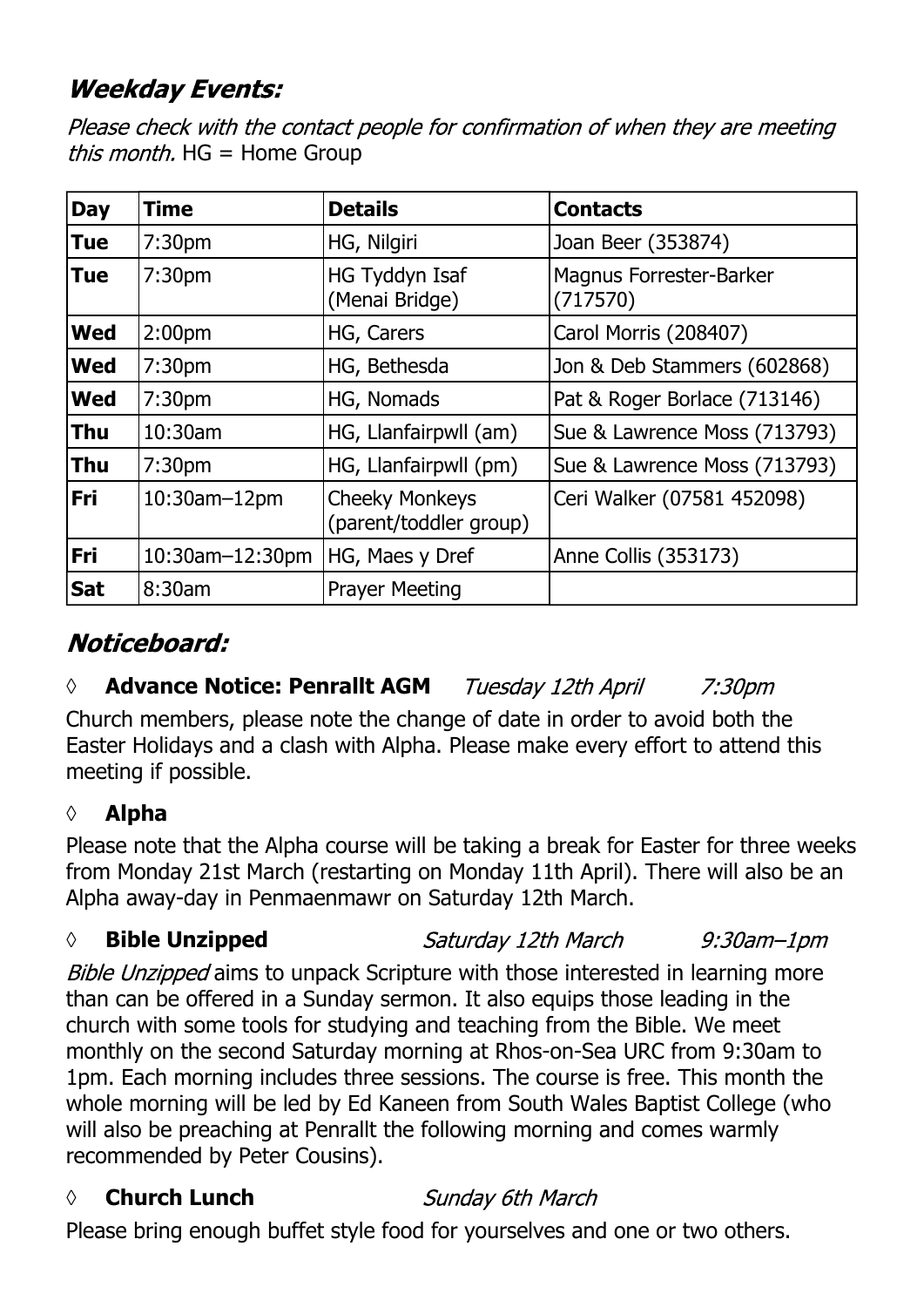## **◊ Calling All Teachers!**

Are you looking for a new job? Would you consider serving abroad? Bingham Academy in Addis Ababa, Ethiopia is an international Christian school and are desperately looking for recruits. Their needs are outlined on their website (www.binghamacademy.net). Susie Smith says "it's a great place to teach, with loads of opportunities for creativity and fun".

#### *◊* **Church Walk** Monday 21st March 10:30am

We will be walking around the villages of Nebo and Nazareth on one of the Slate Valley Trails. It's a circular walk of 5 miles with an ascent of 400 feet. Please wear suitable shoes as it could be a bit wet in a few places and bring a packed lunch.

Meet at 10:30am in the small parking area outside the cemetery just beyond Llanllyfni. Take the A487 towards Porthmadog and turn off at the exit signposted Llanllyfni (also says Rhyd Ddu and Penygroes). Turn right at next roundabout and drive through the village the car park is at the far side on the left hand side.

#### *◊* **Farewell Celebration** Saturday 5th March *3pm*

Bryan and Anne Collis are hosting an open-house (at 6 Maes y Dref, LL57 1YL) to celebrate the last 24 years and thank everyone who has been part of their lives here in Bangor. The drop-in party starts at 3pm and goes on until late.

### **◊ Pastoral Help**

If you have issues of concern about your own or someone else's welfare, please contact a member of the Pastoral Care team: Pat Borlace (713146); Adrienne Ferrada; Gwen Hicks; Geoff Moore (410582); Lawrence Moss (713793); Judy Stammers (364394); Helen Thomas (600174).

### **◊ Penrallt on Facebook**

Did you know that we have a Facebook page? Search for "Penrallt Baptist Church". We also have a general group (search for "Penrallt", though note that this will also bring up several other pages and groups, many of which are not related to us) as well as our prayer-specific *Penrallt Prayer Point* group (unlike the page, you need to join the groups before you can use them).

## **◊ Pray for Penrallt Every Day**

We believe in prayer and encourage people to pray. You can send prayer request to our electronic diary via office@penrallt.org (there are also prayer cards in the church porch that you can fill in). Better still, you can receive the prayer diary straight to your inbox every Monday (or occasionally on Tuesdays) by emailing the office now and requesting to be put on the list. For more immediate and interactive sharing of prayers, search on Facebook for *Penrallt Prayer Point* and send a request to join our group.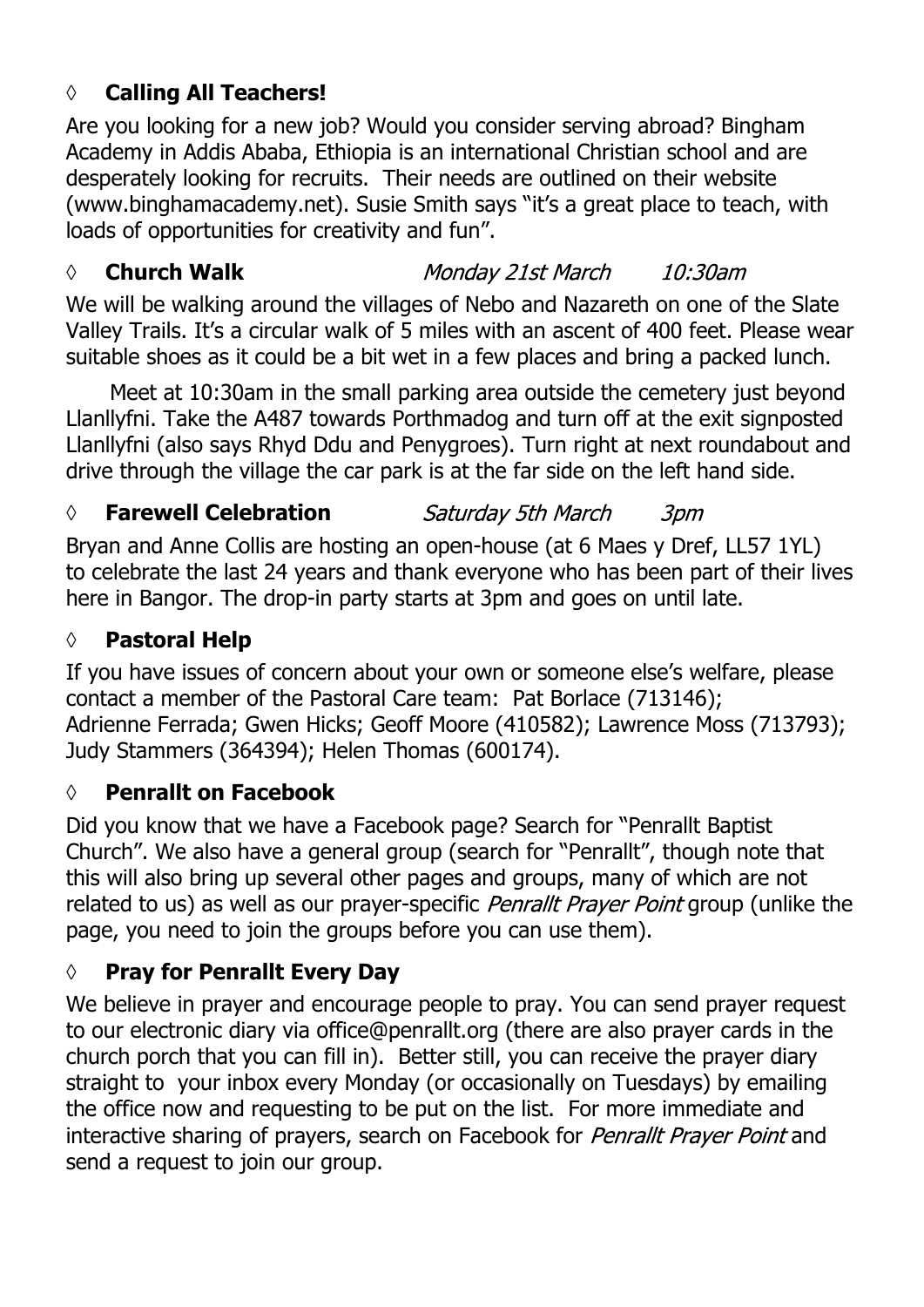#### *◊* **Pray for Wales**

New Wine Cymru are holding a series of prayer events for our nation on St David's Day. The North Wales event will be at Sure Hope Church, Colwyn Bay (317–319 Abergele Road, Old Colwyn LL29 9YF).

# **◊ Rough Sleepers**

The church's policy is not to give money directly to the rough sleepers in Upper Bangor. Be warned that some of them can be aggressive. You will find brown envelopes in the porch for a gift that will buy meal vouchers which are distributed to rough sleepers by the Cathedral.

# **◊ Sunday Afternoon Services**

We visit residential homes in the area once a month on a Sunday afternoon, alternating between Haulfre (in Llangoed, on Anglesey, starting at 2:15pm) and Plas Garnedd (in Llanberis, starting at 2:45pm), usually on the first Sunday. This month we are due to visit Plas Garnedd on **Sunday 13th March** (NB this is a week later than usual).

#### *◊* **Women's World Day of Prayer** Friday 4th March 1:30pm

Bangor's English language Women's World Day of Prayer service this year will be held at St John's Methodist Church. Women's World Day of Prayer is an international, interchurch, organisation which enables us to hear the voices of women, from a different part of the world each year, expressing their hopes and concerns and bringing them before the rest of the world in prayer.

On Friday 4th March an estimated 3 million people, in over 170 countries, will gather to observe the day of prayer, using an order of service written by Christian women in Cuba and translated into over 60 languages and 1000 dialects. In the British Isles alone over 6,000 services will be held. The day will begin when the sun rises over the island of Samoa, and continue until it sets off the coast of American Samoa some 35 hours later. The theme of the service this year is, "Receive children, Receive me". Come and join us as we pray with the women of Cuba. All are welcome to attend the service, men, women and children of all ages. Refreshments will be provided. There will also be a service in Welsh at Penuel, starting at 2pm.

#### *◊* **Worship and Prayer Ministry** Saturday 5th March 7:30*pm*

On Saturday 5th March, we are going to be hosting an evening of worship and prayer ministry in the Chapel. Starting at 7:30pm, we will be coming together in worship, hearing from Deb Stammers and receiving the Holy Spirit through praying for one another. In preparation for this event, and for more general prayer ministry, there will be a training session (the final one in a series of 3) on Wednesday 2nd March at 7pm.

Tuesday 1st March